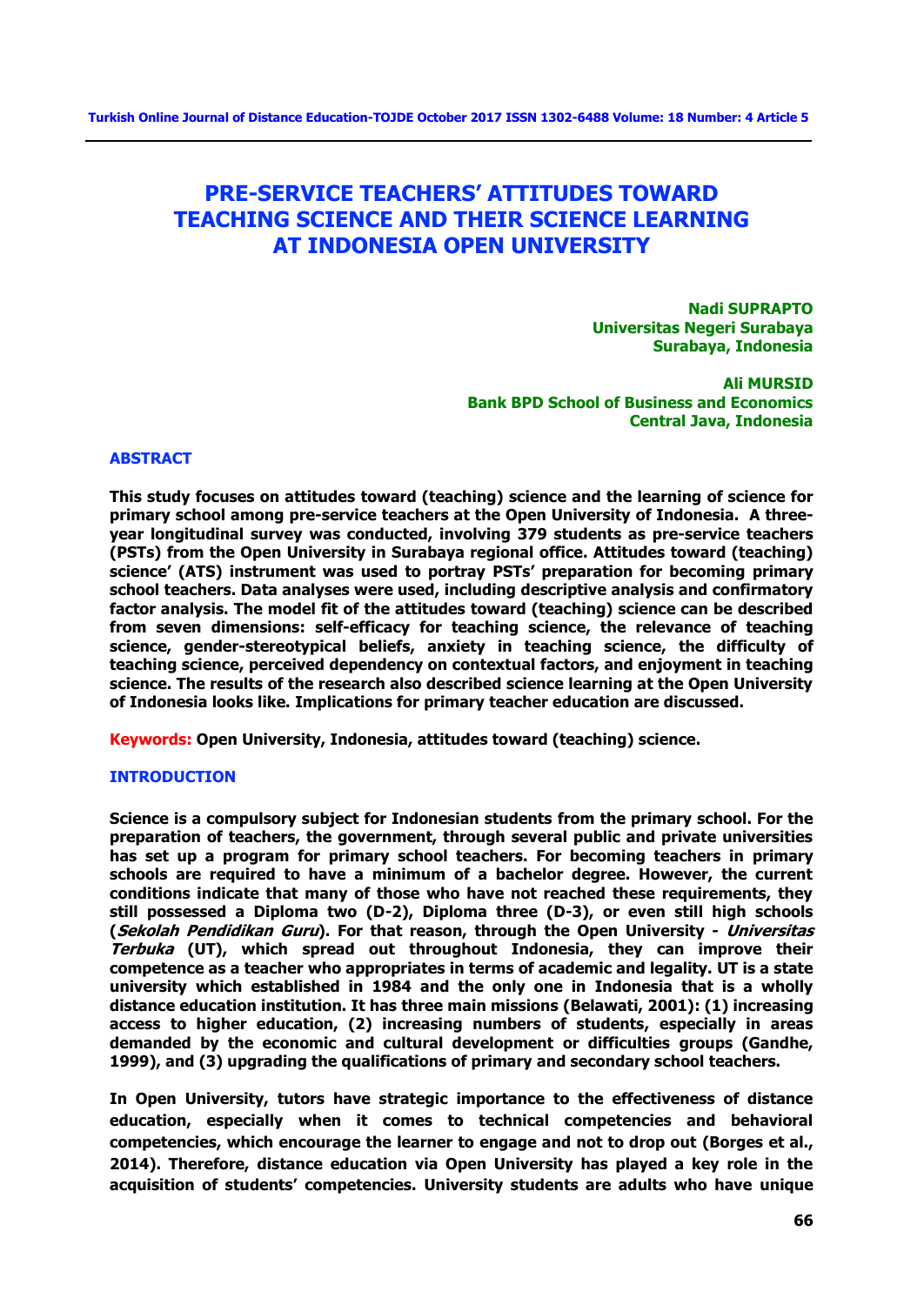**needs, motivations, goals, and self-concepts (Rovai, Ponton, & Baker, 2008). Logically, the philosophy of learning that open university and distance education is constructivism. Each individual constructs knowledge through their interaction with the environment and other learners.**

**Specifically for preparing primary school teachers, Open University of Indonesia provides education programs for primary school teachers (Pendidikan Guru Sekolah Dasar --PGSD). From those subjects were taught in PGSD, this study only focuses on the course 'science content and science learning in primary schools' (Materi dan pembelajaran IPA di SD). Science teachers need to possess a content knowledge and pedagogical content knowledge through this course. Moreover, pre-service science teachers should be part of the science itself, sensitive to Nature of Science (NOS), and have a great responsibility on their science lessons. Osborne, Simon, and Collins (2003) indicated that science teachers should have the better perception of the nature of science, including: anxiety towards science, the value of science, self-esteem at science, motivation towards science, enjoyment of science, attitudes of peers and friends towards science, attitudes of parents towards science, the nature of the classroom environment, achievement in science, and fear of failure on the course. As Nigam and Joshi (2007) argued that promotion of science courses and programs by distance education is the need of the hour. In this study, therefore, the authors only focus on attitudes toward science among PSTs at the Open University of Indonesia.**

## **LITERATURE REVIEW**

**A previous study, such as Osborne, Simon, & Collins (2003) listed some factors influence students' attitudes toward science, including demographic factor (gender) and environmental factors (structural variables, classroom/teacher factors, curriculum variables, perceived difficulty of science, and enhanced subject choice). Regarding the ages, research on students' attitudes toward science consistently points to an increasingly negative attitude towards science in students when they get older (Denessen, Hasselman, & Louws, 2015). In this case, PSTs belongs to the older students and takes responsibility for preparation of teaching science. In addition, the attitude of in-service and pre-service primary teachers toward teaching science also affected by cognitive beliefs, affective states, and perceived control (van Aalderen-Smeets & van der Molen, 2012).**

**In their fit model, van Aalderen-Smeets & van der Molen (2012) proposed some dimensions, such as perceived relevance, perceived difficulty, and gender beliefs are included in cognitive beliefs. Meanwhile, affective states are built from enjoyment and anxiety for teaching science. Then, self-efficacy and context dependency support the construct of perceived control. Accordingly, the hypothesized model of pre-service primary teachers' attitudes toward (teaching) science in this study is depicted in Figure 1. Furthermore, the researchers would like to confirm to what extent PSTs' attitudes toward (teaching) science in this study. To sum up, the researchers investigated to what extents of pre-service teachers' attitudes towards (teaching) science and to describe how science learning at the Open University of Indonesia looks like?.**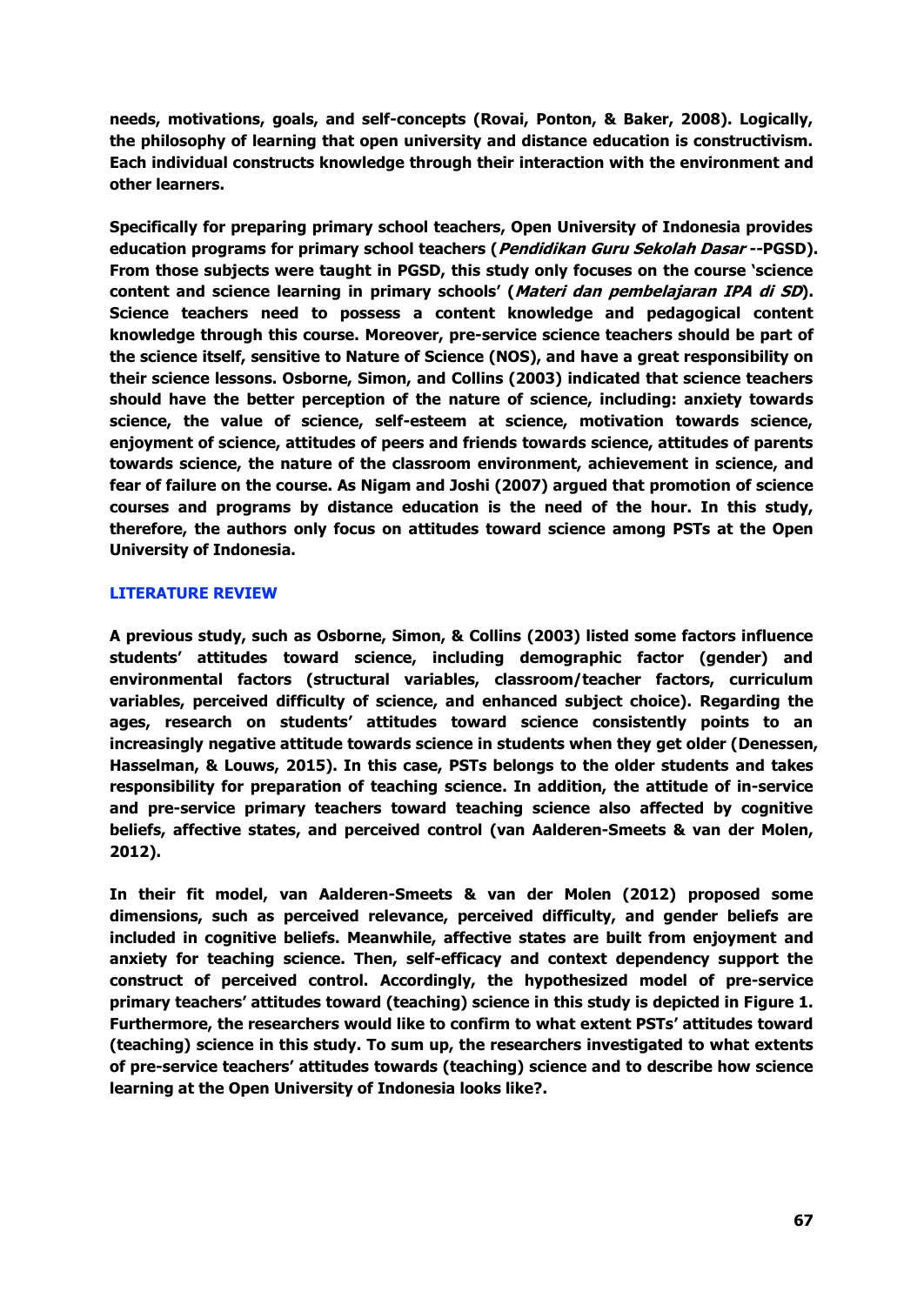

**Figure 1. The construct of pre-service primary teachers' attitudes toward (teaching) science** 

## **Learning of Science for Primary School**

**The courses in the Indonesian Open University are developed by teams made up at the minimum of subject matter specialist and an instructional designer. Each course, depending on its credit units, is presented in several modules (Belawati, 2001). One of the fundamental content taught for preparing university students (pre-service teachers) to teach science in primary school was 'content and science learning of primary school' course (code: PDGK 4503). The course was designed for 8 weeks tutorial with 3 credits. The description of the course is reviewing the basic concepts of science, learning of science, and integrating content with its methodology. Meanwhile, the general competence of this course is 'students can improve their understanding of the basic concepts of science, learning of science, and able to integrate science content and its methodology for teaching (Rustaman et al., 2011). From this general competence are separated into eight (8) specific competencies following the number of tutorials:**

- **Explaining the scientific work and application in science learning.**
- **Using a constructivist approach applied to science learning through teaching models of the learning cycle, interactive model, integrated model, and sciencetechnology-society approach.**
- **Describing the classification and adaptation process of the organism.**
- **Explaining about healthy food.**
- **Explaining of family education.**
- **Explaining about the environmental damage control, the infusing of technology, and the natural phenomena.**
- **Analyzing the concept of energy in everyday life.**
- **Explaining the use of natural resources and its empowerment.**
- **Explaining the utilization of waste.**

**The tutorial sessions for eight times meetings are depicted in Table 1. Print materials are the main medium of instruction. The evaluation emphasized the multistage course evaluation model (Rovai et al., 2008), including formative assessment in three times along 8 weeks tutorial. The focus of assessment is a diagnosis, reflecting, and outputs. That cover productive needs, students' progress, and students' performance. The Example of Evaluation\*) and its criteria (rubrics) is shown in Table 2.**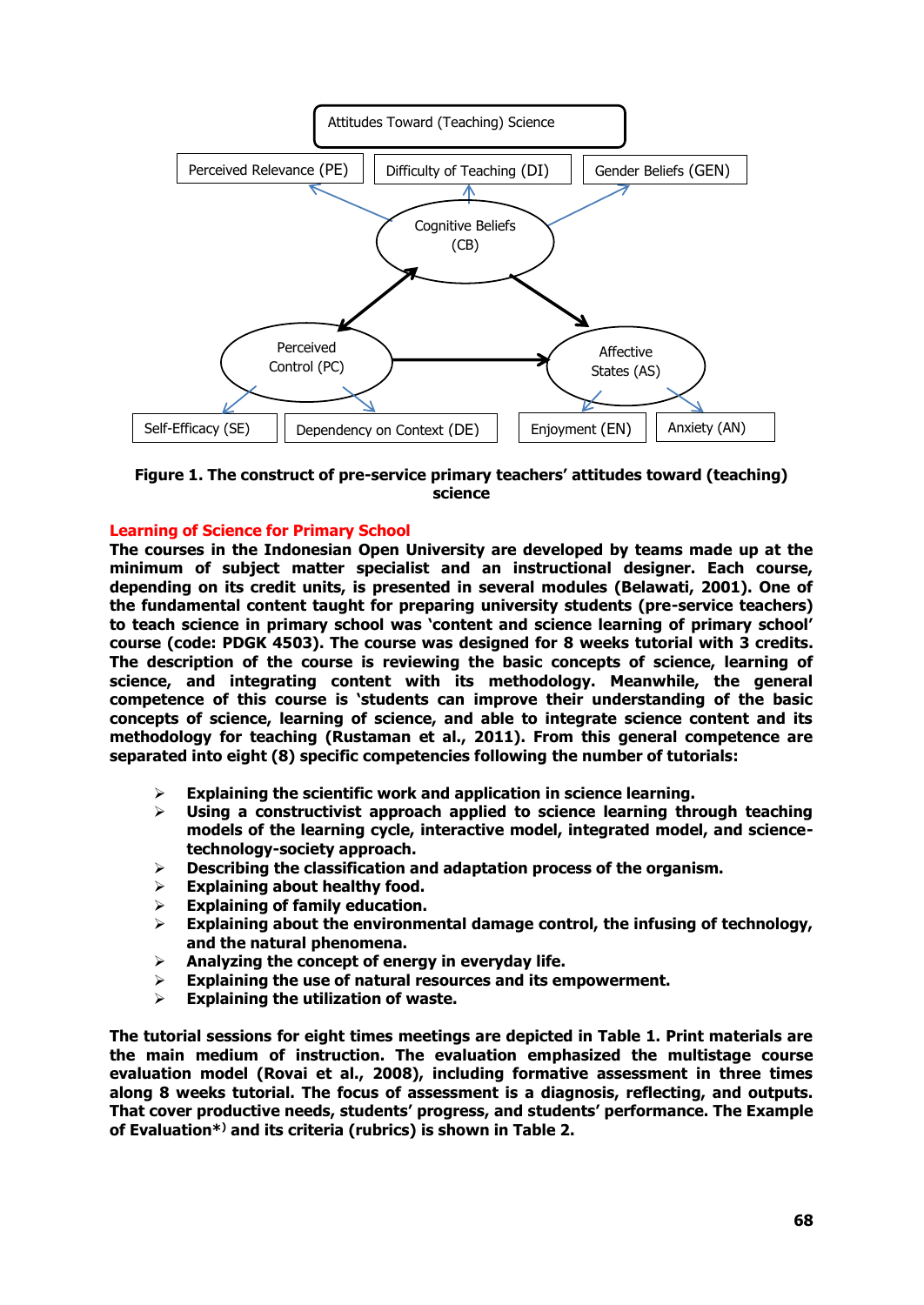| <b>Content knowledge</b>                                              |                                  | <b>Topic</b>                                                                                                                            | <b>Tutorial</b><br>method                             | <b>Evaluation</b> |
|-----------------------------------------------------------------------|----------------------------------|-----------------------------------------------------------------------------------------------------------------------------------------|-------------------------------------------------------|-------------------|
| <b>Scientific work</b>                                                | a.<br>b.                         | <b>Inquiry and science process skills</b><br><b>Scientific literacy and</b><br>measurement                                              | <b>Direct</b><br>instruction                          |                   |
| • Models of science<br>learning<br>• Classification and<br>adaptation | a.<br>b.<br>$\mathbf{c}$ .<br>d. | <b>Constructivism of learning science</b><br><b>Learning models</b><br><b>Classification</b><br><b>Adaptation</b>                       | <b>Classroom</b><br>discussion                        | Evaluation 1      |
| <b>Healthy food</b>                                                   | a.                               | <b>Nutrient content and balanced</b><br>nutrition<br><b>b.</b> Rate nutrients in food                                                   | <b>Classroom</b><br>discussion                        |                   |
| <b>Family education</b>                                               | c.                               | a. Anatomy and physiology of<br>human reproduction<br>b. The decline in human nature<br><b>Education prosperous and happy</b><br>family | <b>Direct</b><br>instruction                          | N<br>Evaluation   |
| <b>Science and</b><br>technology                                      | а.<br>b.                         | The introduction of simple<br>biotechnology<br>Utilizes energy from nature                                                              | Classroom<br>discussion                               |                   |
| <b>Energy and its</b><br>benefits for<br>humans                       | a.<br>b.                         | <b>Energy sources</b><br><b>Electrical and simple circuit</b>                                                                           | <b>Conceptual</b><br>learning                         | $\bf{v}^*$        |
| <b>Natural resources</b><br>and their<br>utilization                  | a.<br>b.                         | Natural materials around us<br>Use of plants                                                                                            | <b>Contextual</b><br>teaching and<br>learning<br>(CL) | Evaluation        |
| <b>Utilization of waste</b><br>and environmental<br>ethics            |                                  | a. The type, characteristics, and<br>sources of waste<br>b. Environmental ethics                                                        | <b>Classroom</b><br>discussion                        |                   |

## **Table 1. Example of course outline**

# **Table 2. Example of Evaluation\*) and its criteria (rubrics)**

| No             | The skills<br>measured**)                                              | Aspects / concepts that have been assessed                                                                                                                                                                     | Score |
|----------------|------------------------------------------------------------------------|----------------------------------------------------------------------------------------------------------------------------------------------------------------------------------------------------------------|-------|
| $\mathbf{1}$   | <b>Explain and</b><br>give examples                                    | Non-renewable energy is energy comes from sources that<br>will run out or will not be replenished in our lifetimes.                                                                                            | 5     |
|                | of renewable<br>and non-                                               | Examples of non-renewable energy: crude oil; natural<br>gas; coal                                                                                                                                              | 5     |
|                | renewable<br>energy                                                    | A renewable energy is an energy generated from natural<br>resources, which are renewable (naturally replenished).                                                                                              | 5.    |
|                |                                                                        | Examples of renewable energy: solar energy; nuclear<br>energy; wind energy; energy from the sea or ocean;<br>geothermal energy; biomass energy; energy from waste;<br>water energy.                            | 5     |
| $\overline{2}$ | <b>Explain the</b><br>differences<br>between<br>series and<br>parallel | The differences between series and parallel circuits:<br><b>Series circuit:</b><br>a. The electric currents in each conductor are equal<br>b. The total voltage is the sum of the voltage of each<br>component | 10    |
|                | <b>circuits</b>                                                        | <b>Parallel circuit:</b><br>a. An amount of voltage is similar to each conductor<br>b. The total of electric currents is the sum of the current<br>of each component                                           | 10    |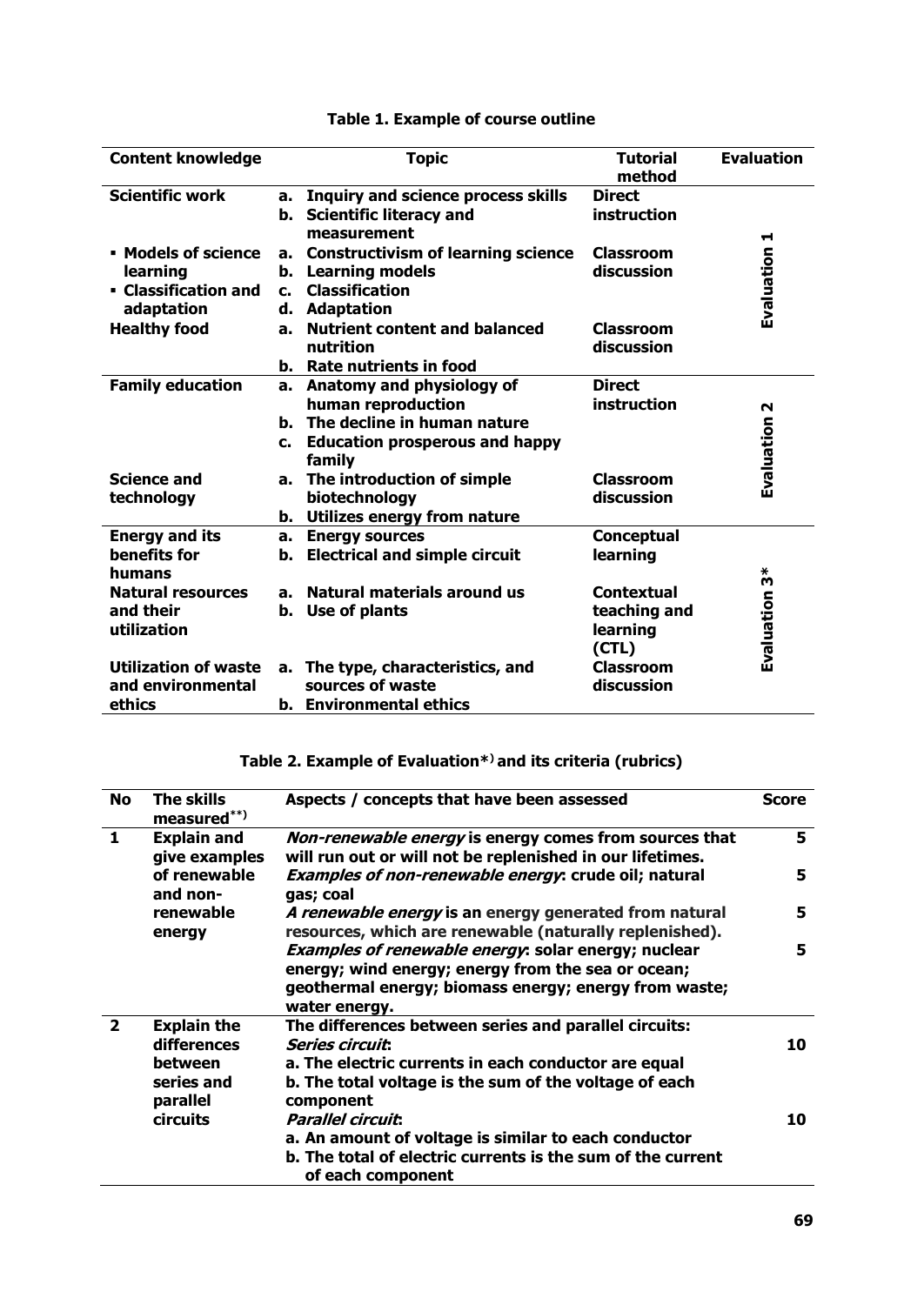| 3 | <b>Explain the</b><br>difference<br>between acid<br>and bases                          | The difference between acid and bases<br>Acid:<br>a. Have the nature of the acid and corrosion<br>b. Change the color of the pH indicator from blue to red<br>c. Conduct an electricity<br>d. Reacting to the metal<br>e. Having $pH < 7$<br><b>Bases:</b><br>a. Have a bitter taste and damage to the skin, feel<br>slippery as soap | 10<br>10                                                |
|---|----------------------------------------------------------------------------------------|---------------------------------------------------------------------------------------------------------------------------------------------------------------------------------------------------------------------------------------------------------------------------------------------------------------------------------------|---------------------------------------------------------|
|   |                                                                                        | b. Change the color of the pH indicator from red to blue<br>c. Neutralize acid<br>d. Conduct an electric current<br>e. Having $pH > 7$                                                                                                                                                                                                |                                                         |
| 4 | <b>Explain the</b><br><b>characteristics</b><br>of water in<br>terms of COD<br>and BOD | The characteristics of hygiene water in terms of COD<br>(Chemical Oxygen Demand) and BOD (Biochemical<br><b>Oxygen Demand):</b><br>- The level of COD and BOD is low.<br>- Smaller value of BOD than COD means a little organic<br>material that can be oxidized by chemicals                                                         | 6<br>$\overline{\mathbf{z}}$<br>$\overline{\mathbf{z}}$ |
|   |                                                                                        | - The higher BOD, the difficult for organism in water<br>require oxygen to survive                                                                                                                                                                                                                                                    |                                                         |
| 5 | Give an<br>example of<br>teaching of<br>environmental<br>ethics in<br>primary school   | Learning examples of environmental ethics in primary<br>school (the answer at least should describe the activity of<br>care for the environment that has been implemented in<br>each school)                                                                                                                                          | 20                                                      |
|   |                                                                                        | <b>Total</b>                                                                                                                                                                                                                                                                                                                          | 100                                                     |

**Notes\*\*:** 

**Specific competencies:** 

- **Analyzing the concept of energy in everyday life**
- **Explaining the use of natural resources and its empowerment**
- **Explaining the utilization of waste**

## **Pre-Service Teachers' Learning at Indonesia Open University**

**Learning is everywhere. However, an instructor or a tutor armed with a textbook will no longer be the sole source of knowledge and educational experiences. Information resources will be everywhere, often separated from learners by time and space. Indonesian Open university students do learn best by direct experience as Chute, Thomson, & Hancock (1999): by experimentation, by seeing and doing, by mentoring others, and by sharing ideas. Therefore, learned-centered is suitable approached which the characteristics of learning environments are: facilitation, team learning, students as a collaborator, instructor as a guide, dynamic content, diversity, and performance. The learning environment should reduce in lecturing, individual learning, students as a listener, instructor as a source, stable content, homogeneity, and evaluation and testing (Chute et al., 1999; Hallissy, Butler, Hurley, & Marshall, 2010).**

**However, commonly attributed to Asian students as well as Problem in Indonesia students: rely on rote learning, high achievers, largely extrinsically motivated, which is usually regarded negatively, high level of achievement motivation, good at group projects, and willing to invest in education (Kember, 1999). There are some reasons and explanations: approaches to learning, including understanding, memorizing, and surface learning because of course design, achieving motive, and career motivation (Kember, 1999).**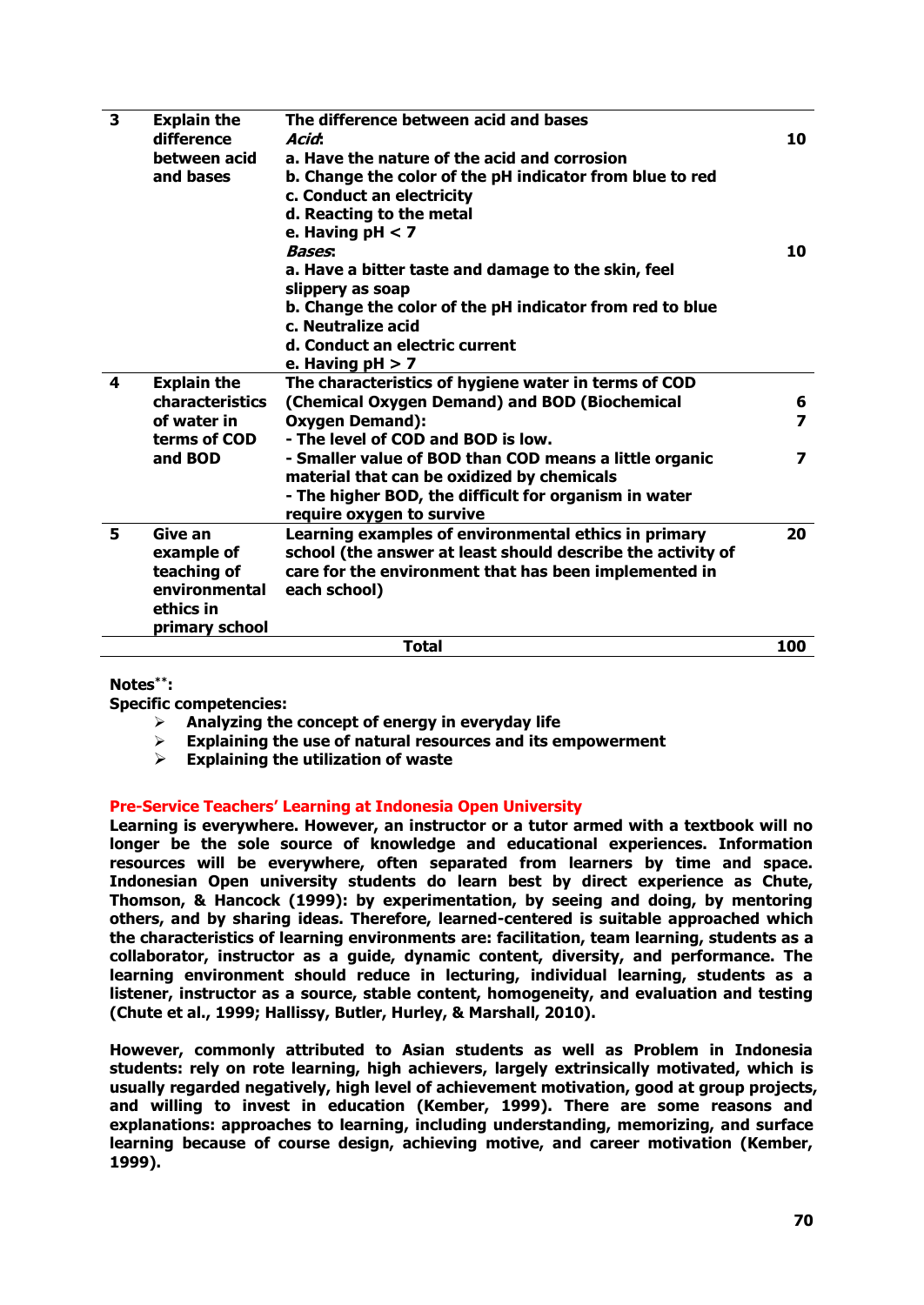**On the other hands, approaches to learning of school teachers studying distance education consists of three levels: a surface approach, an achieving approach, a deep approach (Tang, 1999). A surface approach usually uses rote learning while an achieving approach is achieving a high grade and emphasizing cost-effective of courses. Subsequently, a deep approach focuses on intrinsic motivation, curiosity, and the meaning of task. Ideally, the deep approach should be implemented at the Open University in Indonesia, however, the science learning is still in the position at the surface and achieving approach. Moreover, science higher education should be delivered using conventional as well as modern distance teaching-learning methodology. As Nigam and Joshi (2007) explored the difficulties faced by the students as well as their aspirations and needs. Observations during their study strengthened applicability of distance higher education and more so for science higher education and balanced between conventional and modern distance learning methods. In connection with the modern distance teaching-learning, the use of Massive Open Online Courses (MOOCs) in Indonesia is appropriate for consideration (Suprapto & Pai, 2015).**

## **METHOD**

## **Research Design**

**A longitudinal survey design with trend study was used in the study, with different participants over time. The study focused on PSTs (a population) and their attitudes toward science during the years 2012, 2013, and 2014. Trend studies are longitudinal survey designs that involve identifying a population and examining changes within that population over time (Creswell, 2012). The participants were students as pre-service primary teachers from the Open University at Ngawi district (Surabaya regional office). Totally, 379 pre-service teachers (22.96% male and 77.04% female) over three years (2012-2014) included in the study. The varied participant of general attributes is shown in Table 3.**

| Year | Class code        | Male (N)     | Female (N)  | Total $(\%)$ |
|------|-------------------|--------------|-------------|--------------|
|      | 31 PDGK 4108 (A)  | 6            | 25          | 89(23.48)    |
|      | 28 PDGK 4108 (B)  |              | 21          |              |
| 2012 | 30 PDGK 4108 (C)  | 10           | 20          |              |
|      | 11PDGK 4209 (C1)  | 3            | 8           | 66(17.41)    |
|      | 25 PDGK 4203 (D)  | 6            | 19          |              |
|      | 30 PDGK 4203 (E)  | 6            | 24          |              |
|      | 24 PDGK 4503 (C)  | 6            | 18          | 80(21.11)    |
|      | 24 PDGK 4108 (B)  | 6            | 18          |              |
|      | 32 IDIK 4008 (E)  | 6            | 26          |              |
| 2013 | 25 PDGK 4406 (E)  | $\mathbf{2}$ | 23          | 72(19.00)    |
|      | 30 IDIK 4008 (B)  |              | 23          |              |
|      | 17 IDIK 4008 (D)  | 4            | 13          |              |
|      | 14 PDGK 4501 (B1) | 5            | 9           | 72(19.00)    |
|      | 30 PDGK 4500 (A)  | 5            | 25          |              |
| 2014 | 28 PDGK 4500 (C)  | 8            | 20          |              |
|      | Total $(\%)$      | 87 (22.96)   | 292 (77.04) | 379 (100)    |

**Table 3. General attributes of participants (N= 379)**

## **Instrument**

**The Attitudes Toward Science (ATS) instrument was used to portray pre-service teachers' attitudes toward (teaching) science. The instrument is based on the work of (such as van Aalderen-Smeets & van der Molen, 2013; van Aalderen-Smeets, van der Molen, & Asma, 2012; van der Molen, van Aalderen-Smeets, & Asma, 2010). In this study, the scale was translated into Indonesian by the researchers and made appropriate for pre-service teachers. Totally, 3 experts, 2 of who specializes in science teaching and 1 of who**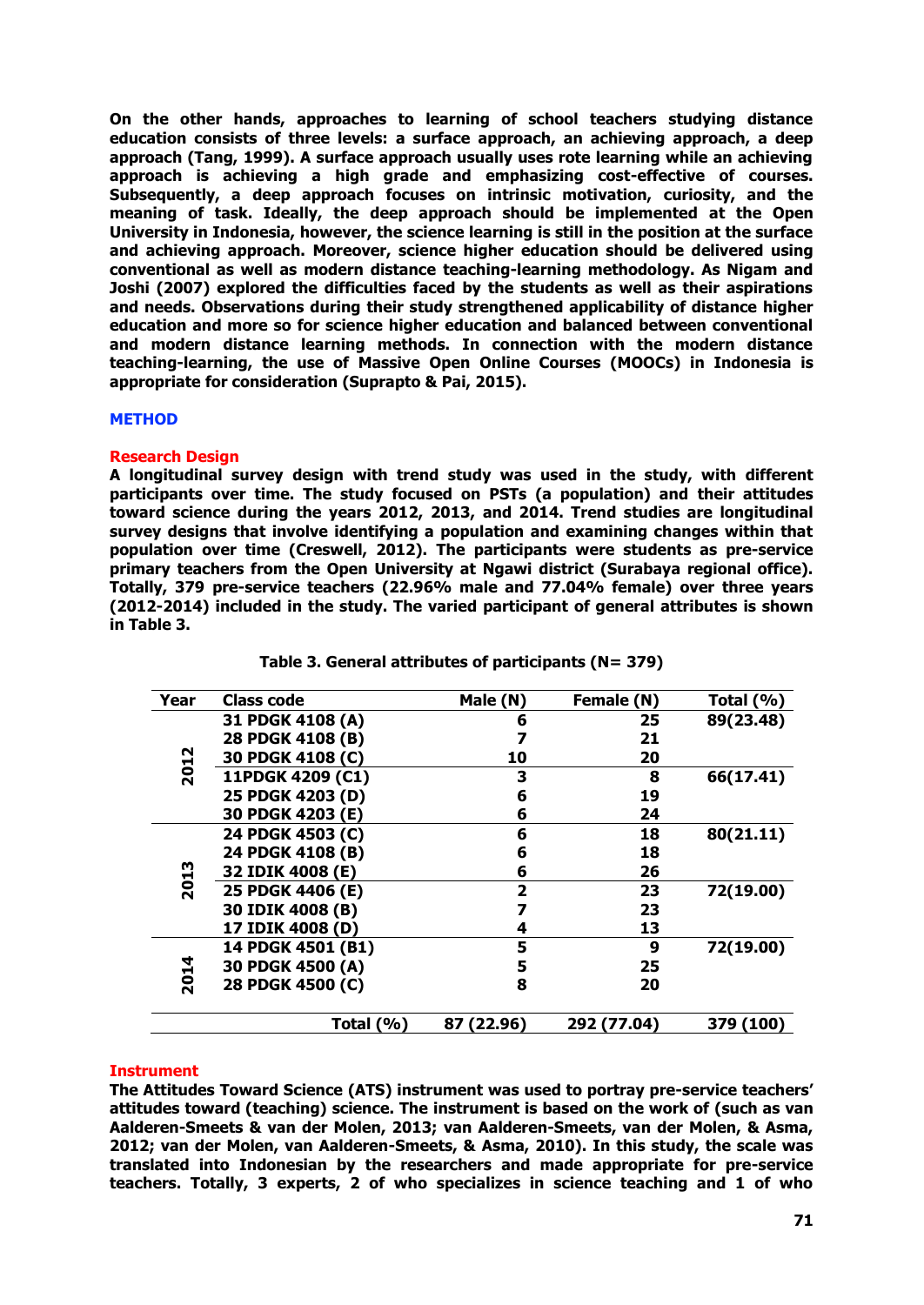**specializes in distance education, were asked for their opinion. The scale includes a total of 28 items (in Indonesian version), with 7 dimensions, is shown in Table 4. Response options range from 1 (strongly disagree) to 5 (strongly agree).**

| <b>Scale/ Dimension</b>                         | <b>Description</b>                                                                                                                                    | <b>Number</b><br><b>of</b><br>items | a    |
|-------------------------------------------------|-------------------------------------------------------------------------------------------------------------------------------------------------------|-------------------------------------|------|
| Self-efficacy for<br>teaching science (SE)      | <b>Investigating PSTs' perceived ability to</b><br>teach science in primary school and to<br>handle problems that may arise when<br>teaching science. | 4                                   | .834 |
| Perceived relevance of<br>teaching science (PE) | Measuring the extent to which pre-service<br>teachers find it important and relevant to<br>teach science to primary school children.                  | 5                                   | .892 |
| Gender-stereotypical<br>beliefs (GEN)           | Measuring the aspect of teaching science<br>and its gender-related beliefs.                                                                           | 5                                   | .887 |
| <b>Anxiety in teaching</b><br>science (AN)      | Measuring the experienced positive and<br>negative impacts related to teaching<br>science.                                                            | 4                                   | .784 |
| <b>Difficulty of teaching</b><br>science (DI)   | <b>Investigating whether primary teachers</b><br>think that science, in general, is more<br>difficult to teach than other topics.                     | 3                                   | .709 |
| Dependency on<br>context factors (DE)           | <b>Measuring to what extent PSTs feel</b><br>dependent on certain context factors in<br>order to teach science.                                       | 3                                   | .801 |
| <b>Enjoyment in teaching</b><br>science (EN)    | <b>Measuring the PSTs feeling of teaching</b><br>science.                                                                                             | 4                                   | .774 |

## **Table 4. The dimension of ATS**

## **Data Analysis**

**The data analysis used confirmatory factor analysis for the fitting model of pre-service teachers' attitudes toward (teaching) science and descriptive data (narrative) for learning of science in primary school. SPSS 21 was used to measure the Cronbach's alpha coefficient for performing the internal consistency (Suprapto, 2016). Because the scale was translated into Indonesian language and tested at another university, we conducted a confirmatory factor analysis (CFA) on the attitudes toward (teaching) science with our participants by using AMOS 21 to perform the fit model. The cutoff of loading factor was 0.40 (Stevens, 2002). In addition, acceptable indexes according to Joreskog & Sorbom (1993); Schermelleh-Engel, Moosbrugger, & Müller (2003); Kline (2005); and Sarsar & Kisla (2016) are shown below.**

**Table 5. Statistical values as for confirmatory factor analysis**

|              | <b>Acceptable Fit Index</b>                                   | <b>Good Fit Index</b> |
|--------------|---------------------------------------------------------------|-----------------------|
| $X^2$ /df    |                                                               | $\leq$ 3              |
| <b>RMSEA</b> | .05 <rmsea<.10< td=""><td><math>-.05</math></td></rmsea<.10<> | $-.05$                |
| <b>S-RMR</b> | .05 <s-rmr<.10< td=""><td><math>-.05</math></td></s-rmr<.10<> | $-.05$                |
| <b>GFI</b>   | .90 <gfi<.95< td=""><td>&gt; 0.95</td></gfi<.95<>             | > 0.95                |
| <b>AGFI</b>  | .85 <agfi<.90< td=""><td>&gt; 0.90</td></agfi<.90<>           | > 0.90                |
| <b>CFI</b>   | .90 <cfi<.95< td=""><td>&gt; 0.95</td></cfi<.95<>             | > 0.95                |
| <b>RMSEA</b> | : Root Mean Square Error of Approximation                     |                       |
| <b>GFI</b>   | : Goodness of Fit Index                                       |                       |
| <b>AGFI</b>  | : Adjusted Goodness of Fit Index                              |                       |
| <b>S-RMR</b> | : Standardized RMR                                            |                       |
| <b>CFI</b>   | : Comparative Fit Index                                       |                       |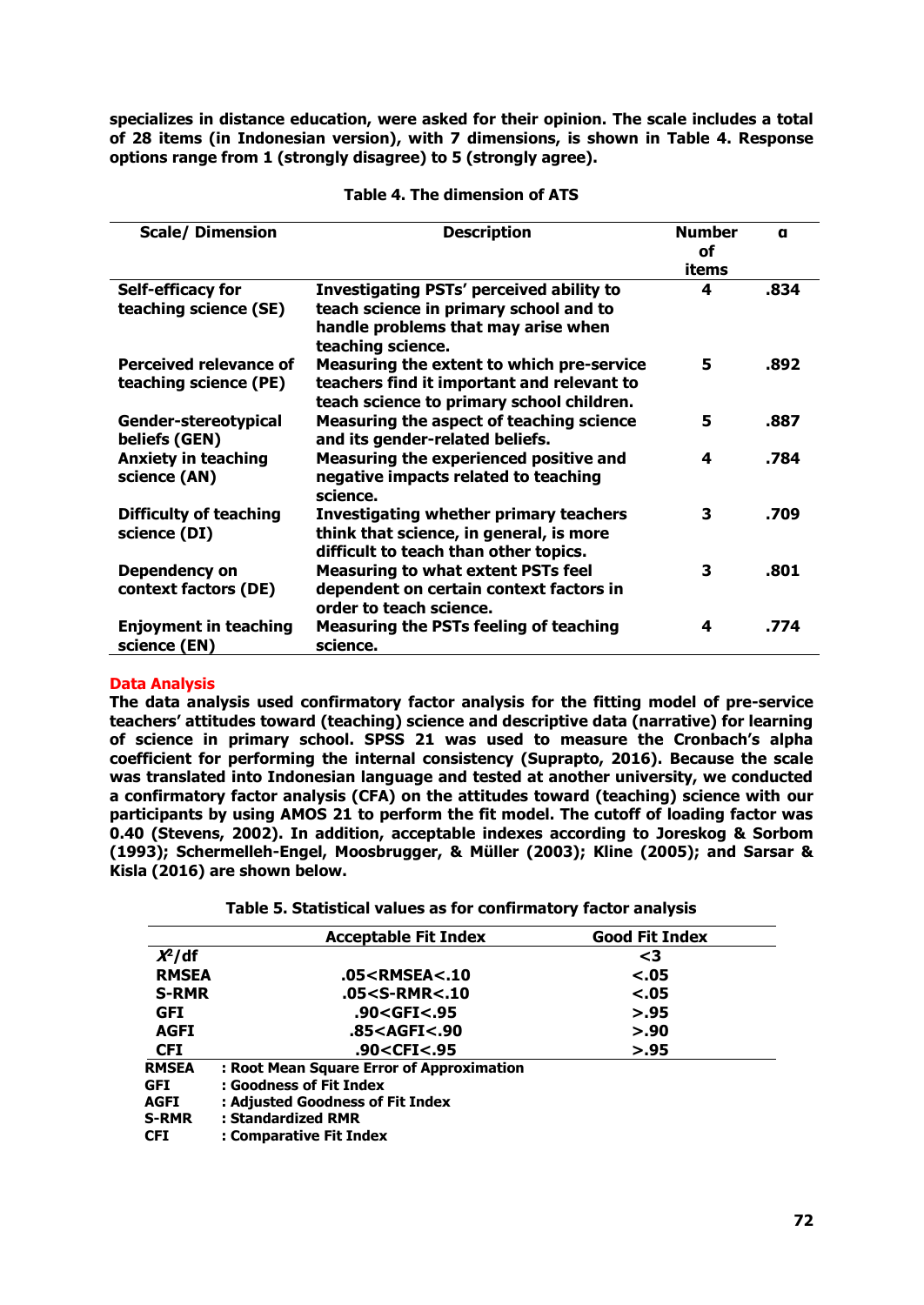#### **FINDINGS**

**The findings of the study are presented as follows. The attitudes toward (teaching) science among PSTs are described. Subsequently, the model fit of attitudes toward (teaching) science among pre-services primary teachers is illustrated.**

#### **Attitude towards Teaching Science among Open University Students**

**The study utilizes a statistical technique called Structural Equation Model (SEM). The use of SEM is commonly justified in the education fields because of its ability to attribute relationships between latent variables (unobserved constructs) from observable variables. According to Ferdinand (2002) as cited by Arifin (2015), "SEM is used to: (1) confirm dimensional of various indicators for a dimension, (2) examine model compatibility as well as the causal relation of inter-observed or built factors in the model, and (3) examine compatibility or accuracy of a model based on the observed empirical data. Basically, a complete modeling consists of measurement model and structural model. The aim of the measurement model is to confirm a dimension or a factor based on its empirical indicator, while the structural model is a model concerning the structure of relationship which shape or explain causality of an inter-factor".**



**CB = Cognitive Beliefs DI = Difficulty of teaching science SE = Self-efficacy for teaching science AN = Anxiety in teaching science** 

**PC = Perceived Control PE = Perceived relevance of teaching science AS = Affective States GEN = Gender-stereotypical beliefs DE = Dependency on context factors EN = Enjoyment in teaching science** 

**Figure 2. Structural model of Open university students' attitudes towards (teaching) science**

**The ratio of Chi-square and degree of freedom obtained from Confirmatory Factor Analysis (CFA) are χ2/df = 2.266, (p < .01). That the ratio obtained from the selected samples is less than 3 is an indicator of a good fit index. In a CFA analysis, the value 0.05 or less in RMSEA index is an indicator of model-data fit; however, it is also stated that this**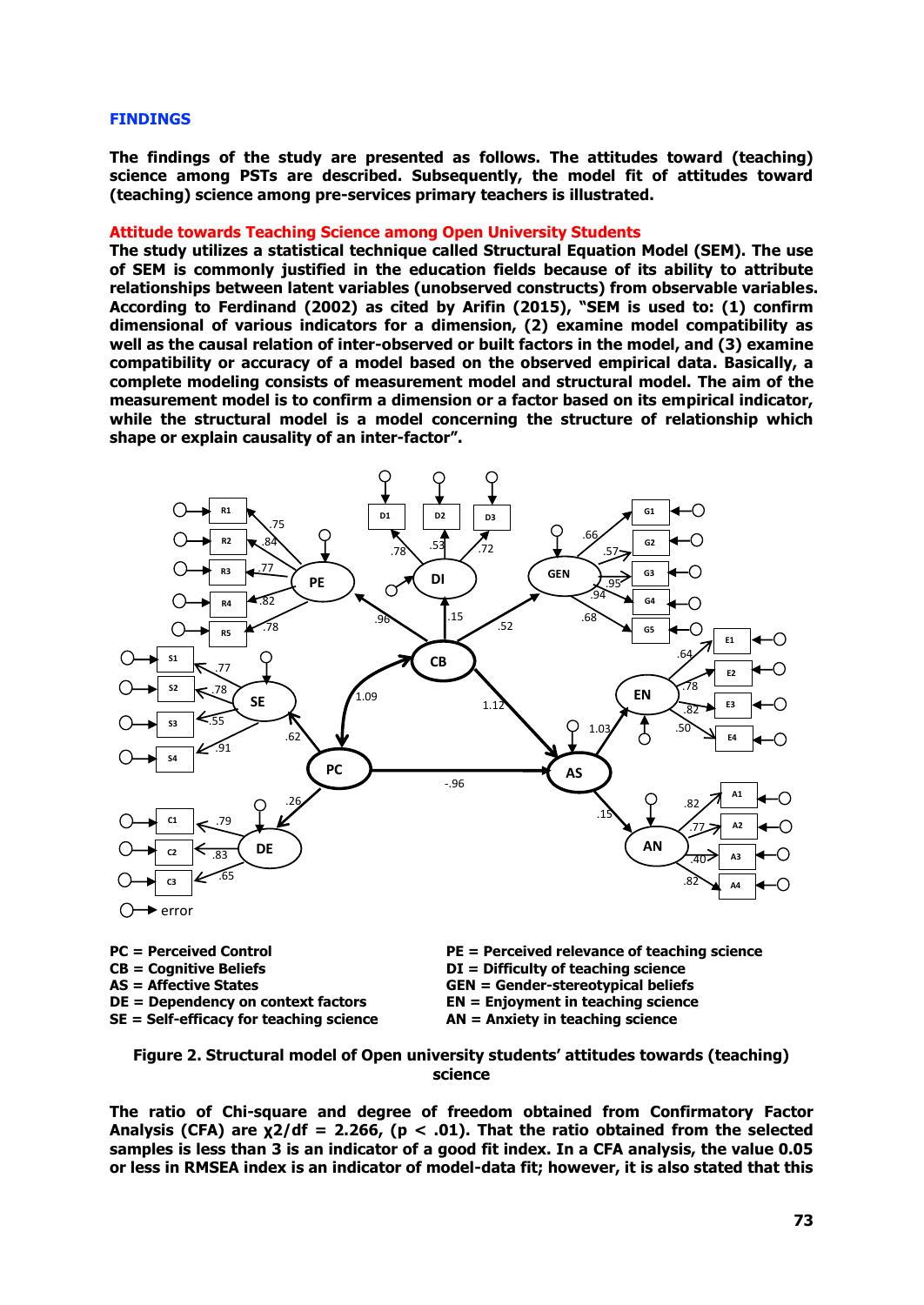**value can be acceptable to the value 0.08 (Browne & Cudeck, 1993; Hu & Bentler, 1999; Vieira, 2011). In this research, RMSEA value is 0.077, which can be considered acceptable.**

**In addition, the result of CFA determines GFI as 0.91, AGFI as 0.89, RMR as 0.03 and S-RMR as 0.04. Based on these results it can be asserted that model-data fit is acceptable. Obtaining CFI (Comparative Fit Index), NFI (Normed Fit Index) and IFI (Incremental Fit Index) values as 0.95 more is an indicator of a perfect fit between the model and the data (Bentler, 1990; Hu & Bentler, 1999). The results of the analysis determine CFI as 0.91, NFI as 0.86 and IFI as 0.91, which may be considered an acceptable model. Thus, in this research, it can be asserted that there is almost a perfect fit between the model obtained from the CFA and the data. Finally, structural model of Open university students' attitudes towards (teaching) science can be seen in Figure 2.**

## **CONCLUSION**

**This study describes science learning at the Open University of Indonesia looks like. The discussions also imply the importance of using a deep approach in the learning process that considers about intrinsic motivation, curiosity, and the meaning of task. Subsequently, the result of the research also focuses on attitudes toward (teaching) science among pre-service primary teachers at the Open University of Indonesia. The model fit of the attitudes toward (teaching) science has already discussed.**

**Specifically, in science education, there are some variables should be considered in science learning among PSTs teacher in Open university: cognitive beliefs, affective states, and perceived control in science learning as well as the fit illustrated model above. All the three variables explore seven dimensions of the attitudes toward (teaching) science: selfefficacy for teaching science, the relevance of teaching science, gender-stereotypical beliefs, anxiety in teaching science, the difficulty of teaching science, perceived dependency on contextual factors, and enjoyment in teaching science. All dimensions should be accounted by the instructor or tutor when associated with pre-service teachers at the Open University.**

## **BIODATA and CONTACT ADDRESSES of AUTHORS**



**Nadi SUPRAPTO is a lecturer of Physics Education at Physics Department, Universitas Negeri Surabaya, Indonesia. He was also an instructor of Open University (Surabaya regional office) from 2007-2014 and taught some courses: content and science learning for primary school, basic concepts of science, mathematics, statistics, advanced teaching, professional development, classroom action research, and scientific writing. Recently, Dr. Suprapto gained his Ph.D. degree in Science Education, National Dong Hwa University, Taiwan on June 2017. Currently, his research focuses on content knowledge, pedagogical content knowledge among pre-**

**service teachers in science and physics domain. He participated in national and international conferences and published several research articles in reputed journals.** 

**Nadi SUPRAPTO Faculty of Mathematics and Sciences, Universitas Negeri Surabaya, Gd. C2 & C3, Kampus Unesa Ketintang Surabaya, 60231, Indonesia Phone: +62 81332334242 E-mail: nadisuprapto@unesa.ac.id, nadisuprapto@gmail.com**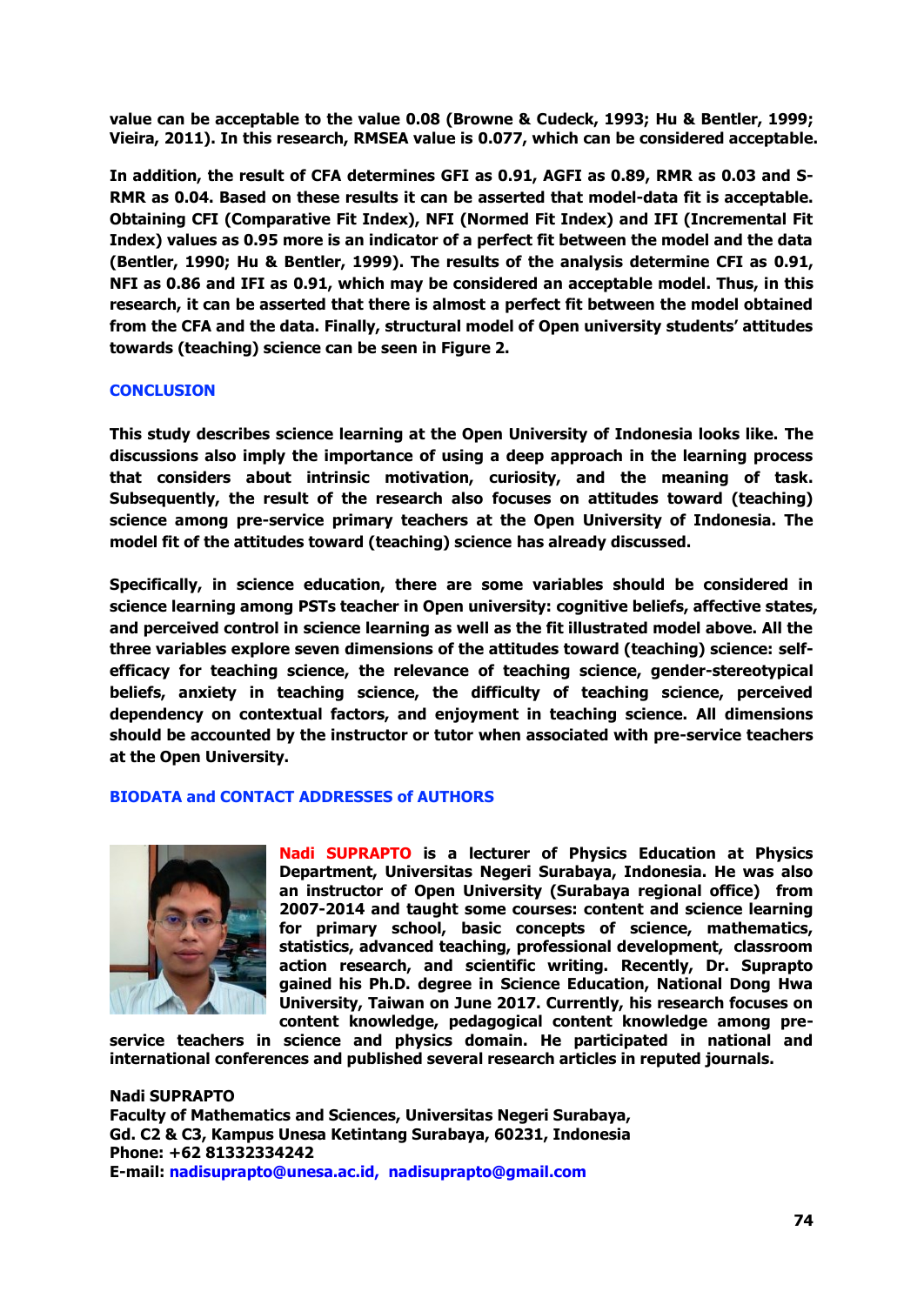

**Ali MURSID is a lecturer in Bank BPD School of Business and Economics, Central Java, Indonesia. Since 2014, he pursued his Ph.D. degree in Business Administration program with major of consumer behavior and service marketing, National Dong Hwa University, Taiwan. He got a Ph.D. candidate in September 2016. Currently, his research focuses on consumer behavior and hospitality service marketing. He participated in national and international conferences and published several research articles in reputable journals.**

**Ali MURSID Bank BPD School of Economics and Business Kampus STIE Bank BPD Jateng Jl. Pemuda 4a Semarang, Jawa Tengah, Indonesia Phone: +62 243583407 E-mail: ali.mursyid14@gmail.com**

## **REFERENCES**

- **Arifin, H. M. (2015). The influence of competence, motivation, and organizational culture to high school teacher job satisfaction and performance. International Education Studies, 8(1), 38-45.**
- **Belawati, T. (2001). Indonesia. In O. J. Jegede & G. Shive (Eds.), Open and distance education in the Asia pacific region (pp. 171-188). Hongkong: Open University of Hongkong Press.**
- **Bentler, P. M. (1990). Comparative fit indexes in structural models. Psychological Bulletin, 107(2), 238-246. doi:10.1037/0033-2909.107.2.238**
- **Borges, J. P. F., Junior, F. A. C., Faiad, C., & da Rocha, N. F. (2014). Individual competences of distance education tutors. Educacao e Pesquisa, 40(4), 935-951.**
- **Browne, M. W., & Cudeck, R. (1989). Single sample cross-validation indexes for covariance structures. Multivariate Behavioral Research, 24(4), 445-455. doi:10.1207/s15327906mbr2404\_4**
- **Chute, A. G., Thomson, M. M., & Hancock, B. W. (1999). The McGraw-Hill handbook of distance learning. New York: McGraw-Hill.**
- **Creswell, J. W. (2012). Educational research: Planning, conducting and evaluating quantitative and qualitative research (4 th ed.). Boston, MA: Pearson.**
- **Denessen, E., Vos, N., Hasselman, F., & Louws, M. (2015). The relationship between primary school teacher and student attitudes towards science and technology. Education Research International, 1-7. doi:10.1155/2015/534690**
- **Ferdinand, A. (2002). Structural equation modeling dalam penelitian manajemen (ed. 2) [Structural equation modeling in management studies]. Semarang: Badan Penerbit Universitas Diponegoro.**
- **Gandhe, S. K. (1999). Access and equity: The needs of the disadvantaged. In R. Carr, O. J. Jegede, W. Tat-Meng, & Y. Kin-sun (Eds.), The Asian distance learner (pp. 15-22). Hongkong: Open University of Hongkong Press.**
- **Hallissy, M., Butler, D., Hurley, J., & Marshall, K. (2010). Redesigning education: Meeting the challenges of the 21 st century. Retrieved from: https://www.spd.dcu.ie/site/news/EducationSummit.shtml**
- **Hu, L. T., & Bentler P. M. (1999). Cut-off criteria for fit ındexes in covariance structure analysis: Conventional criteria versus new alternatives. Structural Equation Modeling: A Multidisciplinary Journal, 6(1), 1-55. doi:10.1080/10705519909540118**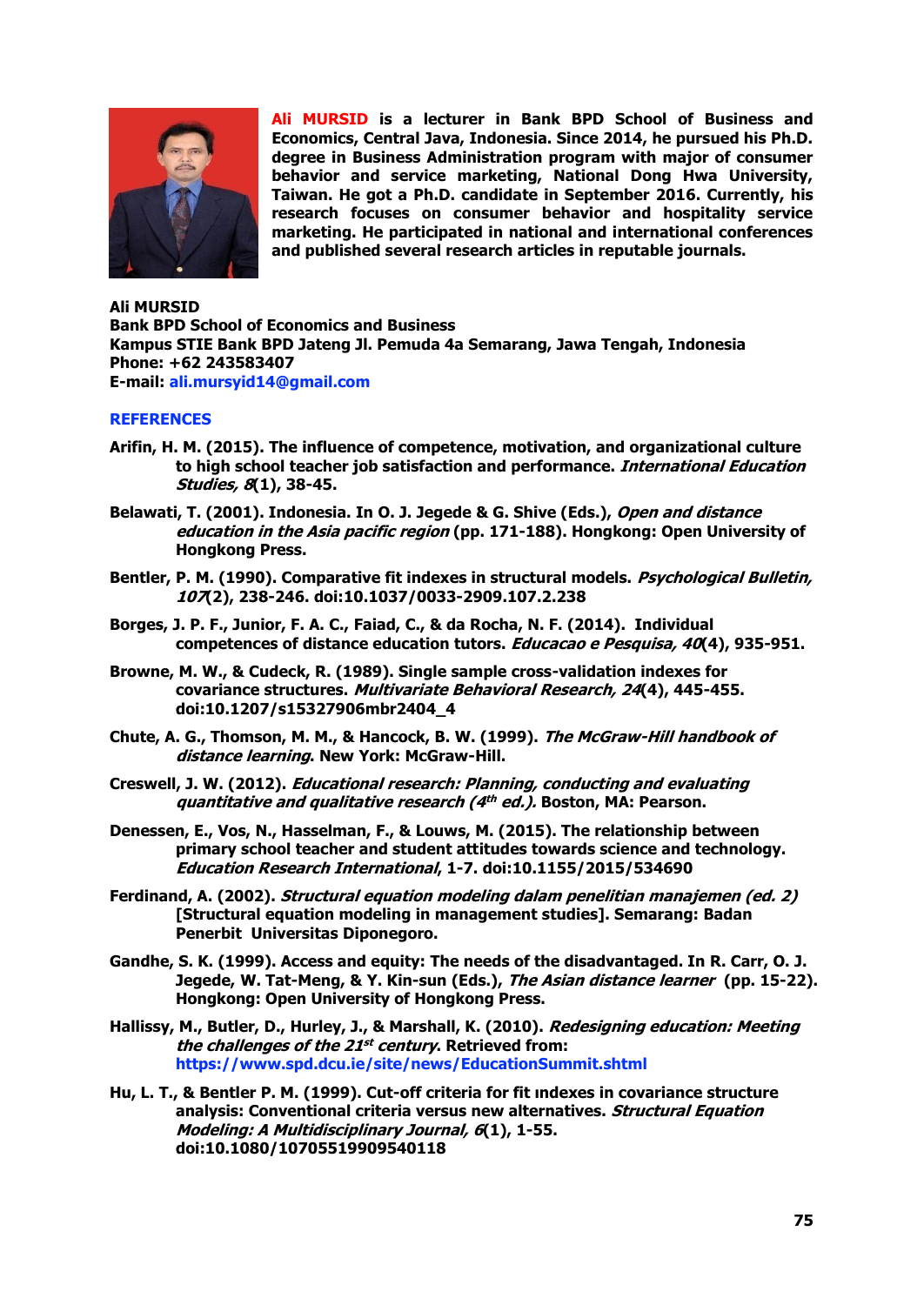- **Joreskog, K. G., & Sorbom, D. (1993). Lisrel 8: Structural equation modeling with the simplis command language. Hillsdale: Erlbaum Associates Publishers.**
- **Kember, D. (1999). The learning experience of Asian students: A challenge to widely held beliefs. In R. Carr, O. J. Jegede, W. Tat-Meng, & Y. Kin-sun (Eds.), The Asian distance learner (pp. 82-99). Hongkong: Open University of Hongkong Press.**
- **Kline, R. B. (2005). Principles and practice of structural equation modeling. New York: The Guilford Press.**
- **Nigam, A., & Joshi, V. (2007). Science education through open and distance learning at higher education level. Turkish Online Journal of Distance Education, 8(4), 20-33.**
- **Osborne, J., Simon, S., & Collins, S. (2003). Attitudes towards science: A review of the literature and its implications. International Journal of Science Education, 25(9), 1049–1079.**
- **Rovai, A. P., Ponton, M. K., & Baker, J. D. (2008). Distance learning in higher education: A pragmatic approach to planning, design, instruction, evaluation, and accreditation. New York: Teachers College Press.**
- **Rustaman, N., Wahyuningsih, T., Sekarwinahyu, M., Ratnaningsih, A., Sutarno, N., & Rokhiyah, I. (2011). Materi dan pembelajaran IPA SD [Science learning in primary schools]. Jakarta: Penerbit Universitas Terbuka.**
- **Sarsar, F., & Kisla, T. (2016). Emotional presence in online learning scale: A scale development study. Turkish Online Journal of Distance Education, 17(3), 50-61.**
- **Schermelleh-Engel, K., Moosbrugger, H., & Müller, H. (2003). Evaluating the fit of structural equation models: Tests of significance and descriptive goodness-of-fit measures. Methods of Psychological Research Online, 8(2), 23-74.**
- **Stevens, J. (2002). Applied multivariate statistics for the social sciences. Mahwah, NJ: Erlbaum.**
- **Suprapto, N. (2016). Students' attitudes towards STEM education: Voices from Indonesian Junior High School. Journal of Turkish Science Education, 13(Special Issue), 75-87.**
- **Suprapto, N., & Pai, Y-F. (2015). Promoting science centers by using MOOCs: Model for communicating informal science education. Man In India, 95(4), 1005-1012.**
- **Tang, T. K. W. (1999). Approaches to learning of school teachers studying distance education courses in educational psychology. In R. Carr, O. J. Jegede, W. Tat-Meng, & Y. Kin-sun (Eds.), The Asian distance learner (pp. 100-111). Hongkong: Open University of Hongkong Press.**
- **van Aalderen-Smeets, S., & van der Molen, J. W. (2013). Measuring primary teachers' attitudes toward teaching science: Development of the dimensions of attitude toward science (DAS) instrument. International Journal of Science Education, 35(4), 577-600.**
- **van Aalderen-Smeets, S. I., van der Molen, J. H. W., & Asma, L. J. F. (2012). Primary teachers' attitude toward science: A new theoretical framework. Science Education, 96(1), 158–182. doi: 10.1002/sce.20467**
- **van der Molen, J. H. W., van Aalderen-Smeets, S. I., & Asma, L. J. F. (2010). Teaching science at primary school level: Theoretical and practical considerations for primary school teachers' professional training. Proceedings of the IOSTE Symposium on Science Education, Vol. 14. June 2010. Retrieved from http://files.ecetera.si/IOSTE/450.pdf**
- **Vieira, A. L. (2011). Preparation of the analysis: Interactive LISREL in practice. London: Springer. doi:10.1007/978-3-642-18044-6**